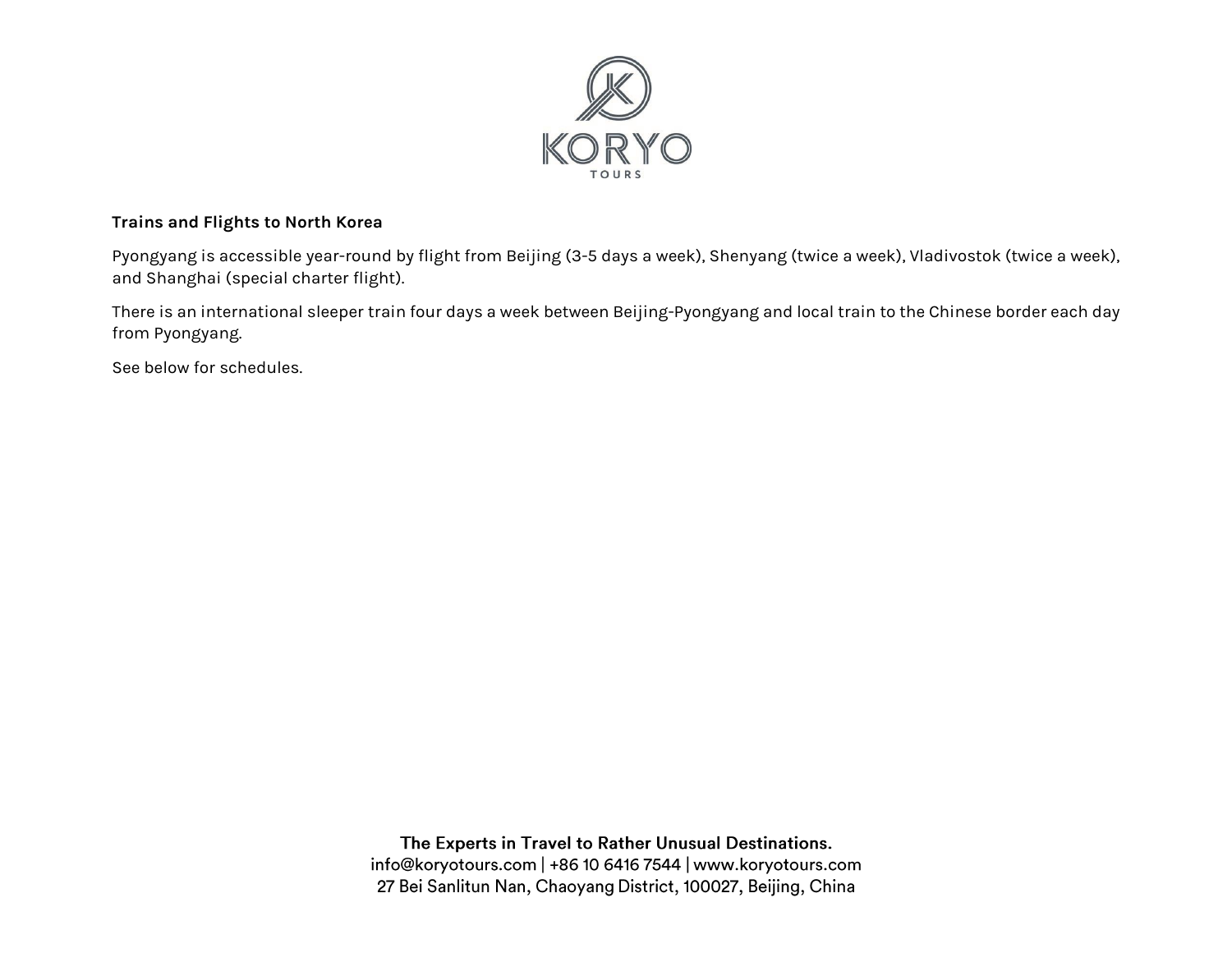

# **Beijing (PEK) - Pyongyang (FNJ) Flight Schedule 2018/9**

*Please refer to 'Notes' for flight availability* 

|                 |           | Beijing-Pyongyang |                 | Pyongyang-<br><b>Beijing</b> |             | <b>Notes</b>        |
|-----------------|-----------|-------------------|-----------------|------------------------------|-------------|---------------------|
|                 |           |                   | Time*           |                              | <b>Time</b> |                     |
| Day             | Carrier   | <b>Flight No</b>  |                 | <b>Flight No</b>             |             |                     |
| Monday          | Air Koryo | JS152             | $12:00 - 15:00$ | <b>JS151</b>                 | 09:00-10:00 | TBC for 2019        |
|                 | Air       |                   |                 |                              |             |                     |
|                 | China     | CA121             | $13:35 - 16:20$ | CA122                        | 17:20-18:20 | Year Round (2018/9) |
| <b>Tuesday</b>  | Air Koryo | <b>JS152</b>      | $12:55 - 15:55$ | <b>JS151</b>                 | 08:50-09:55 | <b>Year Round</b>   |
|                 | Air       |                   |                 |                              |             |                     |
| Wednesday       | China     | CA121             | $13:35 - 16:20$ | CA122                        | 17:20-18:20 | TBC for 2019        |
| <b>Thursday</b> | Air Koryo | <b>JS252</b>      | 14:00 - 17:00   | <b>JS251</b>                 | 10:20-11:20 | <b>Year Round</b>   |
| Friday          | Air Koryo | <b>JS152</b>      | 12:00 - 15:00   | <b>JS151</b>                 | 09:00-10:00 | TBC for 2019        |
|                 | Air       |                   |                 |                              |             |                     |
|                 | China     | CA121             | 13:35-16:20     | CA122                        | 17:20-18:20 | Year Round (2018/9) |
| <b>Saturday</b> | Air Koryo | <b>JS152</b>      | $12:55 - 15:55$ | <b>JS151</b>                 | 08:50-09:55 | <b>Year Round</b>   |
| Sunday          |           |                   |                 |                              |             |                     |

*\*Please note that flight times may vary by season and subject to change by the airline. Delays are also possible. Koryo Tours advises taking this into account when booking onward flights or transport.* 

*For all tours, we strongly recommend arrival in Beijing at least one day before departure.*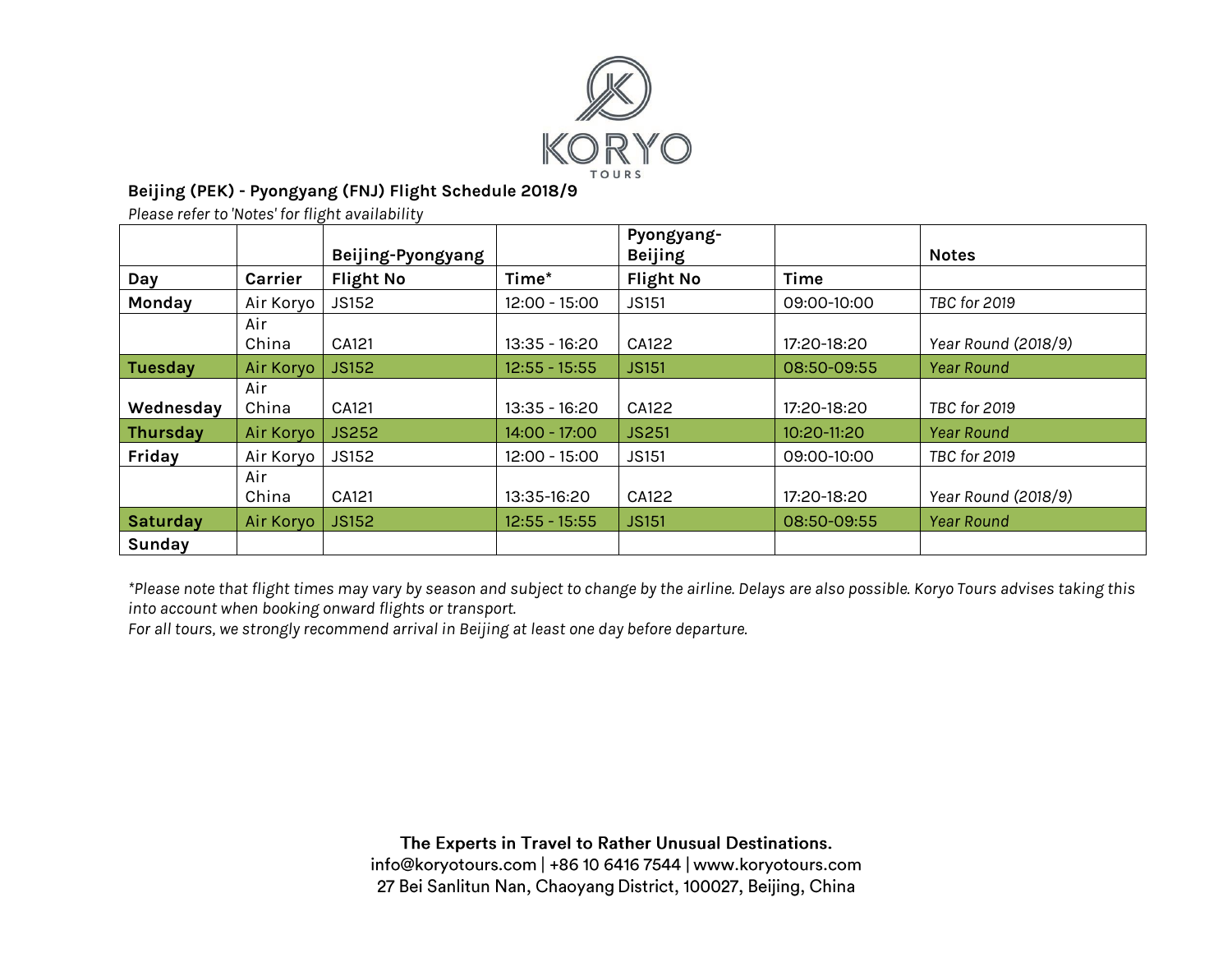

### **Shenyang (SHE) - Pyongyang (FNJ) Flight Schedule 2018/9**

*Please refer to 'Notes' for flight availability*

|                 |         | Shenyang-<br>Pyongyang |             | Pyongyang-<br>Shenyang |             |                   |
|-----------------|---------|------------------------|-------------|------------------------|-------------|-------------------|
| Day             | Carrier | <b>Flight No</b>       | Time*       | <b>Flight No</b>       | Time        |                   |
| Monday          |         |                        |             |                        |             |                   |
| <b>Tuesday</b>  |         |                        |             |                        |             |                   |
|                 | Air     |                        |             |                        |             |                   |
| Wednesday       | Koryo   | <b>JS156</b>           | 13:55-16:10 | <b>JS155</b>           | 11:50-12:00 | <b>Year Round</b> |
| Thursday        |         |                        |             |                        |             |                   |
| Friday          |         |                        |             |                        |             |                   |
|                 | Air     |                        |             |                        |             |                   |
| <b>Saturday</b> | Koryo   | <b>JS156</b>           | 13:55-16:10 | <b>JS155</b>           | 11:50-12:00 | <b>Year Round</b> |
| Sunday          |         |                        |             |                        |             |                   |

*\*Please note that flight times may vary by season and subject to change by the airline. Delays are also possible. Koryo Tours advises taking this into account when booking onward flights or transport.*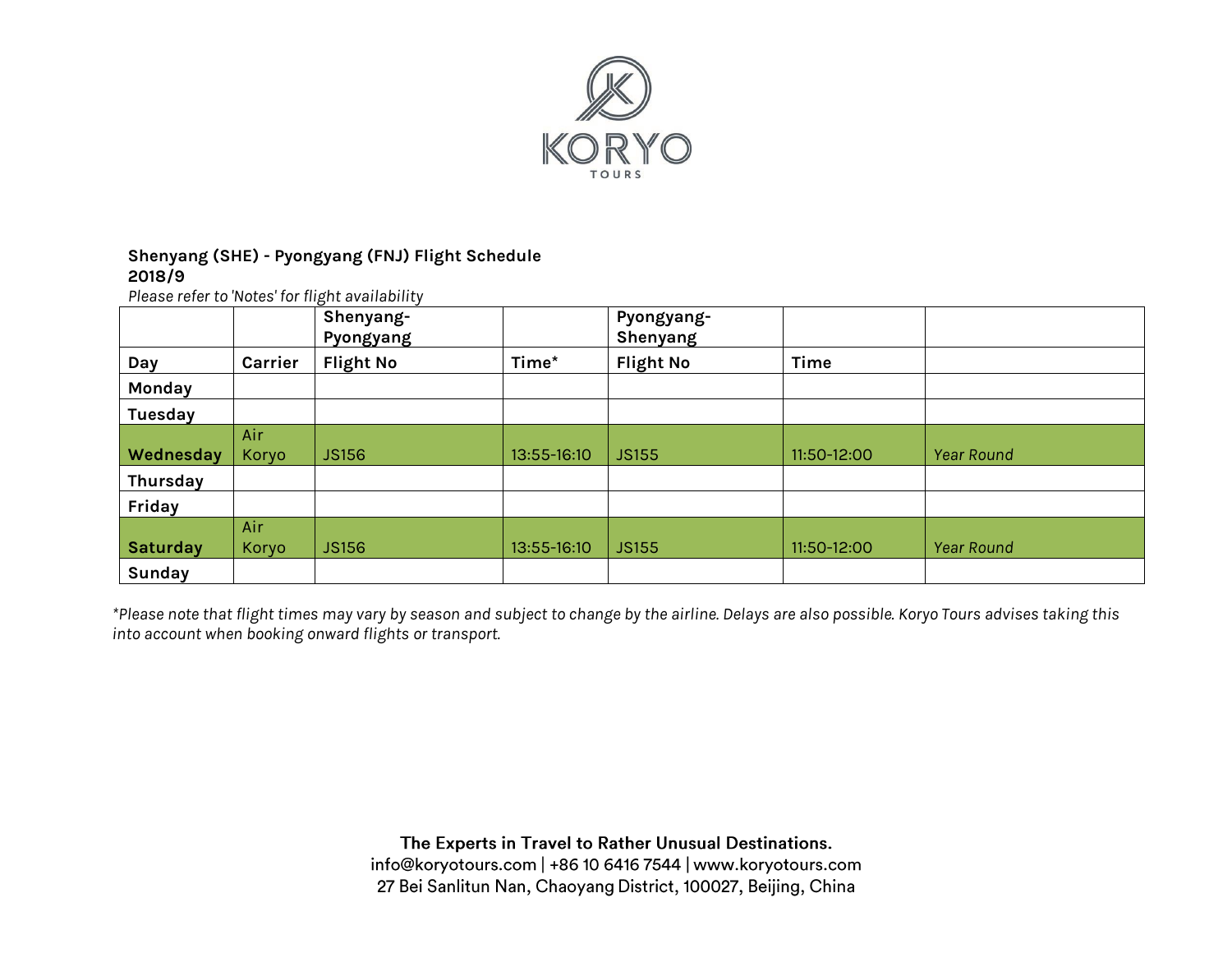

## **Shanghai (PVG) - Pyongyang (FNJ) Flight Schedule 2018/9**

*Please note that Shanghai flights run irregularly. Please enquire for specific dates of availability.* 

|           |           | Shanghai-<br>Pyongyang |          | Pyongyang-<br>Shanghai |             | <b>Notes</b>    |
|-----------|-----------|------------------------|----------|------------------------|-------------|-----------------|
| Day       | Carrier   | <b>Flight No</b>       | Time*    | <b>Flight No</b>       | Time        |                 |
|           |           |                        | $00:30-$ |                        |             |                 |
| Monday    | Air Koryo | <b>JS158</b>           | 03:50    |                        |             | Early AM flight |
| Tuesday   |           |                        |          |                        |             |                 |
| Wednesday |           |                        |          |                        |             |                 |
| Thursday  | Air Koryo |                        |          | <b>JS157</b>           | 22:10-23:30 | Late PM flight  |
|           |           |                        | $00:30-$ |                        |             |                 |
| Friday    | Air Koryo | <b>JS158</b>           | 03:50    |                        |             | Early AM flight |
| Saturday  |           |                        |          |                        |             |                 |
| Sunday    | Air Koryo |                        |          | <b>JS157</b>           | 22:10-23:30 | Late PM flight  |

*\*Please note that flight times may vary by season and subject to change by the airline. Delays are also possible. Koryo Tours advises taking this into account when booking onward flights or transport.*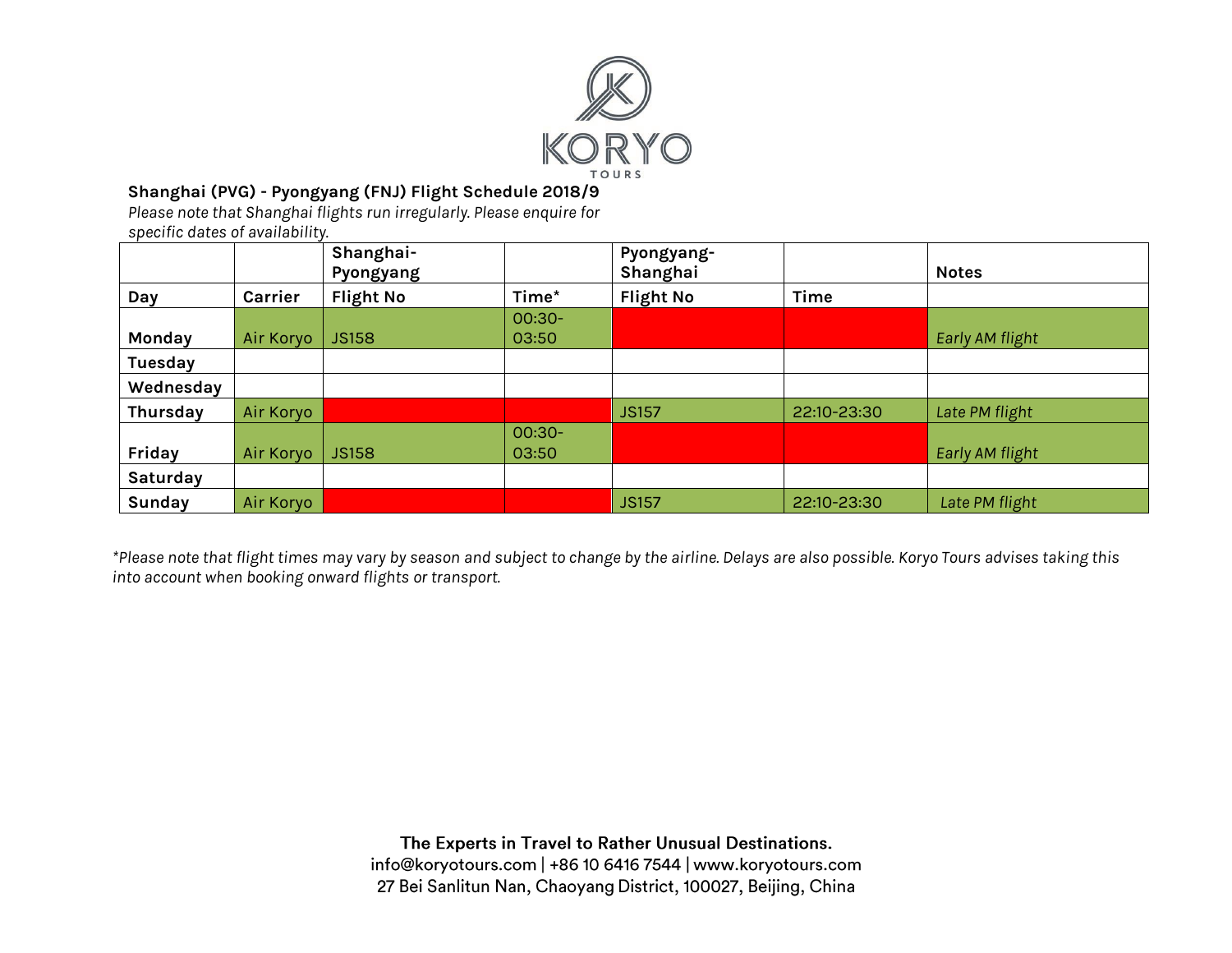

### **Flight Schedule Vladivostok (VVO)-Pyongyang (FNJ) 2018/9**

*Please refer to 'Notes' for flight availability* 

|               |         | Vladivostok -<br>Pyongyang |           | Pyongyang-<br>Vladivostok |              | <b>Notes</b>      |
|---------------|---------|----------------------------|-----------|---------------------------|--------------|-------------------|
| Day           | Carrier | <b>Flight No</b>           | Time*     | <b>Flight No</b>          | <b>Time</b>  |                   |
|               | Air     |                            | $12:20 -$ |                           |              |                   |
| <b>Monday</b> | Koryo   | <b>JS272</b>               | 13:00     | <b>JS271</b>              | 08:30 -11:00 | <b>Year Round</b> |
| Tuesday       |         |                            |           |                           |              |                   |
| Wednesday     |         |                            |           |                           |              |                   |
| Thursday      |         |                            |           |                           |              |                   |
|               | Air     |                            | $12:20 -$ |                           |              |                   |
| Friday        | Koryo   | <b>JS272</b>               | 13:00     | <b>JS271</b>              | 08:30 -11:00 | <b>Year Round</b> |
| Saturday      |         |                            |           |                           |              |                   |
| Sunday        |         |                            |           |                           |              |                   |

*\*Please note that flight times may vary by season and subject to change by the airline. Delays are also possible. Koryo Tours advises taking this into account when booking onward flights or transport.*